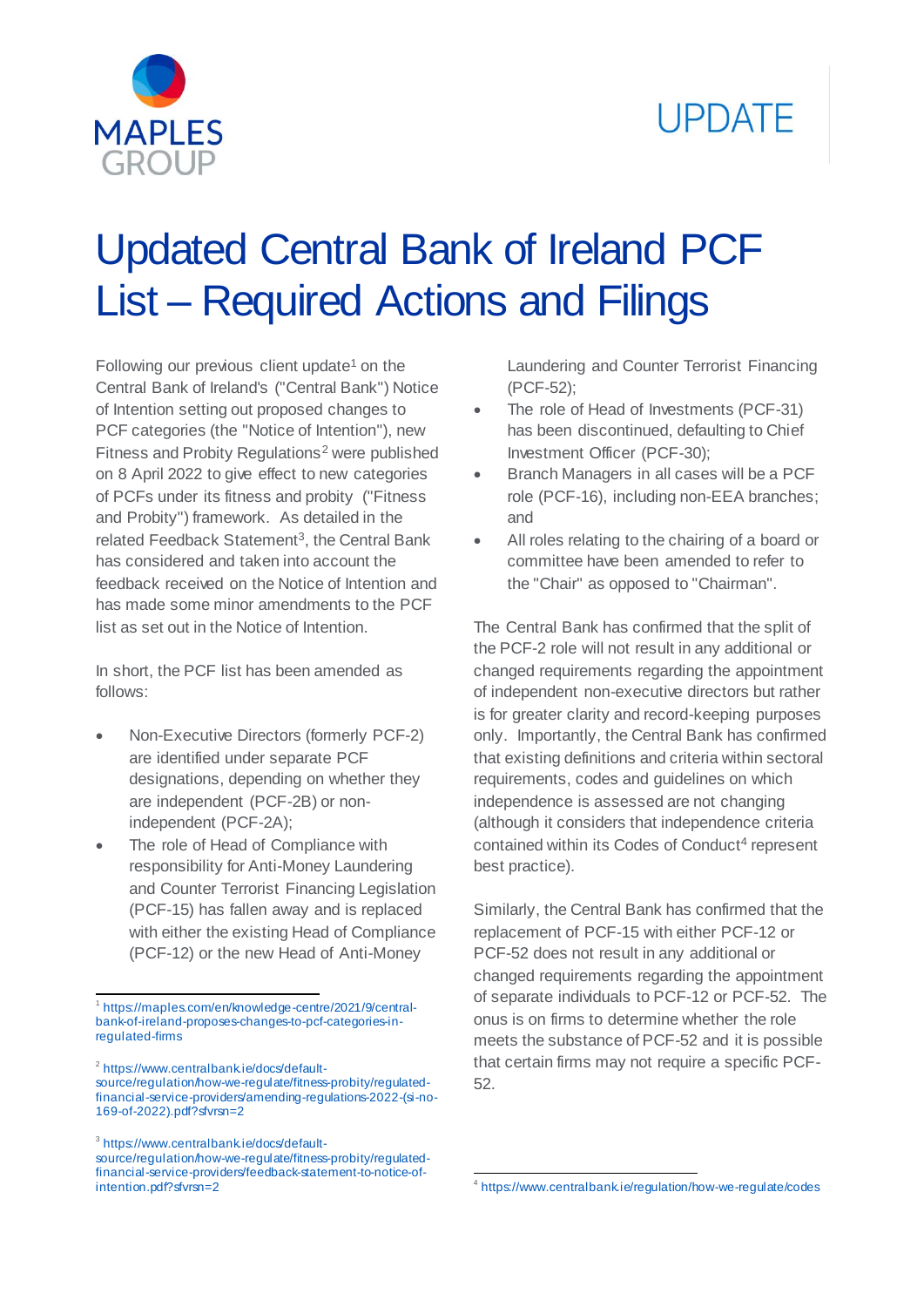# **LIPDATE**

# **Action Required**

Firms should consider the impact of the changes on their existing PCF role holders and assess whether any individuals are performing the above listed roles as at 5 April 2022, noting that such individuals are subject to the Fitness and Probity Standards<sup>5</sup> ("Standards").

### *In Situ Process and Deadline*

All individuals currently occupying PCF-2 roles will automatically be re-designated as PCF-2A unless firms submit confirmation of any PCF-2B designations to the Central Bank.

For persons performing PCF-2B, PCF-16 and / or PCF-52 as at 5 April 2022, an in situ process will be available shortly on the Central Bank's Online Reporting System ("ONR") and an individual questionnaire ("IQ") will not be required to be completed.

For PCF2-B where the individual held a PCF-2 role prior to 5 April 2022, and for PCF-12 and / or PCF-52, where the individual held PCF-15 prior to 5 April 2022, due diligence is not required to be completed. In this case a completed in situ return must be uploaded via the ONR.

Where a firm has individuals performing PCF-16 in a non EEA country, or performing a PCF-52 role who had not previously been approved by the Bank, firms must perform the required due diligence on these PCF role holders as set out in the Fitness and Probity Guidance<sup>6</sup> and complete the in situ return via the ONR confirming the following:

- Names and identification details of the PCFs;
- That the firm has performed the necessary due diligence as detailed in the Fitness and Probity Guidance, which includes the following:
	- The firm is satisfied on reasonable grounds that these persons are compliant with the Standards; and
	- The firm has obtained each person's written agreement to abide by the Standards.

All in situ filings must be made by 3 June 2022.

### *New Appointments*

Persons proposed for these roles after 5 April 2022 must submit PCF applications via the normal process – that is the submission of an IQ via the ONR.

## **How Maples Can Help**

Our dedicated Financial Services Regulatory team has specialist experience in assisting clients with Central Bank PCF approvals and related due diligence and can assist with making the in situ filings in advance of the Central Bank's filing deadline of 3 June 2022.

## **Further Information**

Further information on our Irish Financial Services Regulatory Group, and the services we provide is available on our website<sup>7</sup> and in our brochure<sup>8</sup>.

For further details, please liaise with the team below, or your usual Maples Group contact:

### Dublin

**Stephen Carty** +353 1 619 2023 [stephen.carty@maples.com](mailto:stephen.carty@maples.com)

<sup>8</sup> [https://maples.com/-/media/files/pdfs/articles-and](https://maples.com/-/media/files/pdfs/articles-and-chapters/financial-services-regulatory-group---core-services.pdf)[chapters/financial-services-regulatory-group---core-services.pdf](https://maples.com/-/media/files/pdfs/articles-and-chapters/financial-services-regulatory-group---core-services.pdf)

 5 [https://www.centralbank.ie/docs/default](https://www.centralbank.ie/docs/default-source/regulation/how-we-regulate/fitness-probity/regulated-financial-service-providers/fitness-and-probity-standards.pdf?sfvrsn=6)[source/regulation/how-we-regulate/fitness-probity/regulated](https://www.centralbank.ie/docs/default-source/regulation/how-we-regulate/fitness-probity/regulated-financial-service-providers/fitness-and-probity-standards.pdf?sfvrsn=6)[financial-service-providers/fitness-and-probity](https://www.centralbank.ie/docs/default-source/regulation/how-we-regulate/fitness-probity/regulated-financial-service-providers/fitness-and-probity-standards.pdf?sfvrsn=6)[standards.pdf?sfvrsn=6](https://www.centralbank.ie/docs/default-source/regulation/how-we-regulate/fitness-probity/regulated-financial-service-providers/fitness-and-probity-standards.pdf?sfvrsn=6)

<sup>6</sup> [https://www.centralbank.ie/docs/default](https://www.centralbank.ie/docs/default-source/regulation/how-we-regulate/authorisation/fitness-probity/guidance-on-fitness-and-probity-standards.pdf?sfvrsn=10)[source/regulation/how-we-regulate/authorisation/fitness](https://www.centralbank.ie/docs/default-source/regulation/how-we-regulate/authorisation/fitness-probity/guidance-on-fitness-and-probity-standards.pdf?sfvrsn=10)[probity/guidance-on-fitness-and-probity](https://www.centralbank.ie/docs/default-source/regulation/how-we-regulate/authorisation/fitness-probity/guidance-on-fitness-and-probity-standards.pdf?sfvrsn=10)[standards.pdf?sfvrsn=10](https://www.centralbank.ie/docs/default-source/regulation/how-we-regulate/authorisation/fitness-probity/guidance-on-fitness-and-probity-standards.pdf?sfvrsn=10)

<sup>.</sup> 7 [https://maples.com/en/services/specialty-services/irish](https://maples.com/en/services/specialty-services/irish-financial-services-regulatory)[financial-services-regulatory](https://maples.com/en/services/specialty-services/irish-financial-services-regulatory)